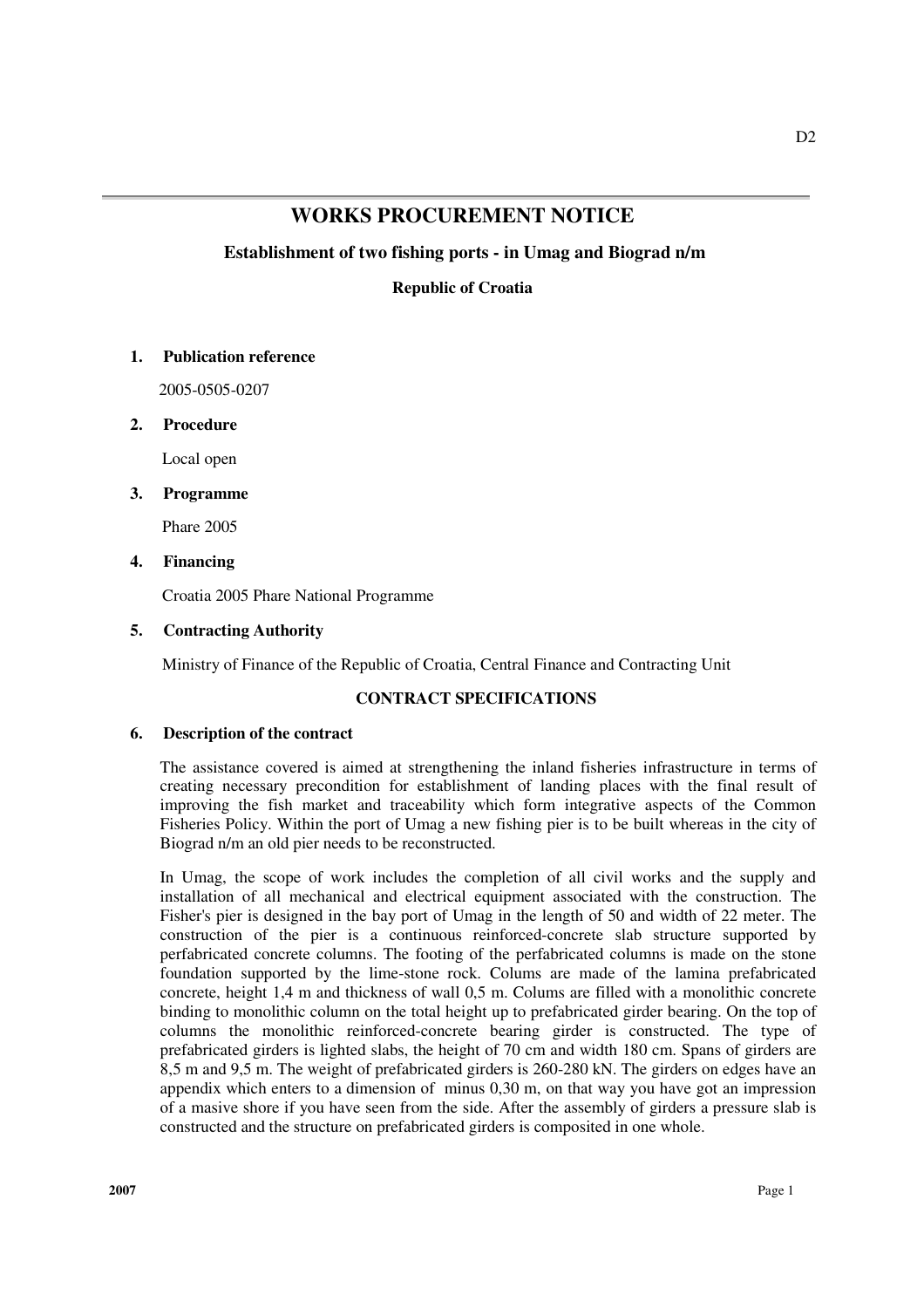The parter of the pier is sett-paved with stone in the cement mortar. On the edges of pier a huge massive stone masonry crown wall is placed in. The footing of columns is reinforced with prefabricated slabs thickness of 60 cm with the course stone layer material because of the scour (negative influence of the sea water motion under the foundation). On all parts of the reinforced concrete elements are necessary to ensure a protective layer of reinforcement (4 cm), because of the aggressive action of salt. The pier is needed to fit out with cast steel bollards, berth rings, supplying lockers of water and electricity, public lighting columns placed in the middle of the pier.

In Biograd n/m, the basic aim of this repair work is to ensure the stability of the big pier, and vessel anchorage along the very coastal wall of the big pier. The mentioned intervention includes the area from the roots of the big pier to the end of the breakwater, approximately 80 m in length. The width of the pier is approx. 16 meters.

The small port area is bordered to the south and southwest by the breakwater, and by a big pier at the northwest side. The big pier is located to the northwest of the sheltered old city port, and has the role of a breakwater and mooring. The port facilities were built at the beginning of the past century. The stability of the quay facilities of the big pier and the port quay are significantly damaged and there is a threat of their falling apart, thus endangering the safety of people and vessels.

#### **7. Number and titles of lots**

Lot 1: The construction of fishing pier – Umag Lot 2: Repair of big pier in Biograd n/m

#### **TERMS OF PARTICIPATION**

#### **8. Eligibility and rules of origin**

Participation is open to all legal persons, participating either individually or in a grouping (consortium) of tenderers, which are established in a Member State of the European Union or in a country or territory of the regions covered and/or authorised by the specific instruments applicable to the programme under which the contract is financed (see also heading 22 below). All works, supplies and services under this contract must originate in one or more of these countries. Participation is also open to international organisations. The participation of natural persons is directly governed by the specific instruments applicable to the programme under which the contract is financed.

## **9. Grounds for exclusion**

Tenderers must submit a signed declaration, included in the Tender Form for a Works Contract, to the effect that they are not in any of the situations listed in point 2.3.3 of the *Practical Guide to contract procedures for EC external actions.*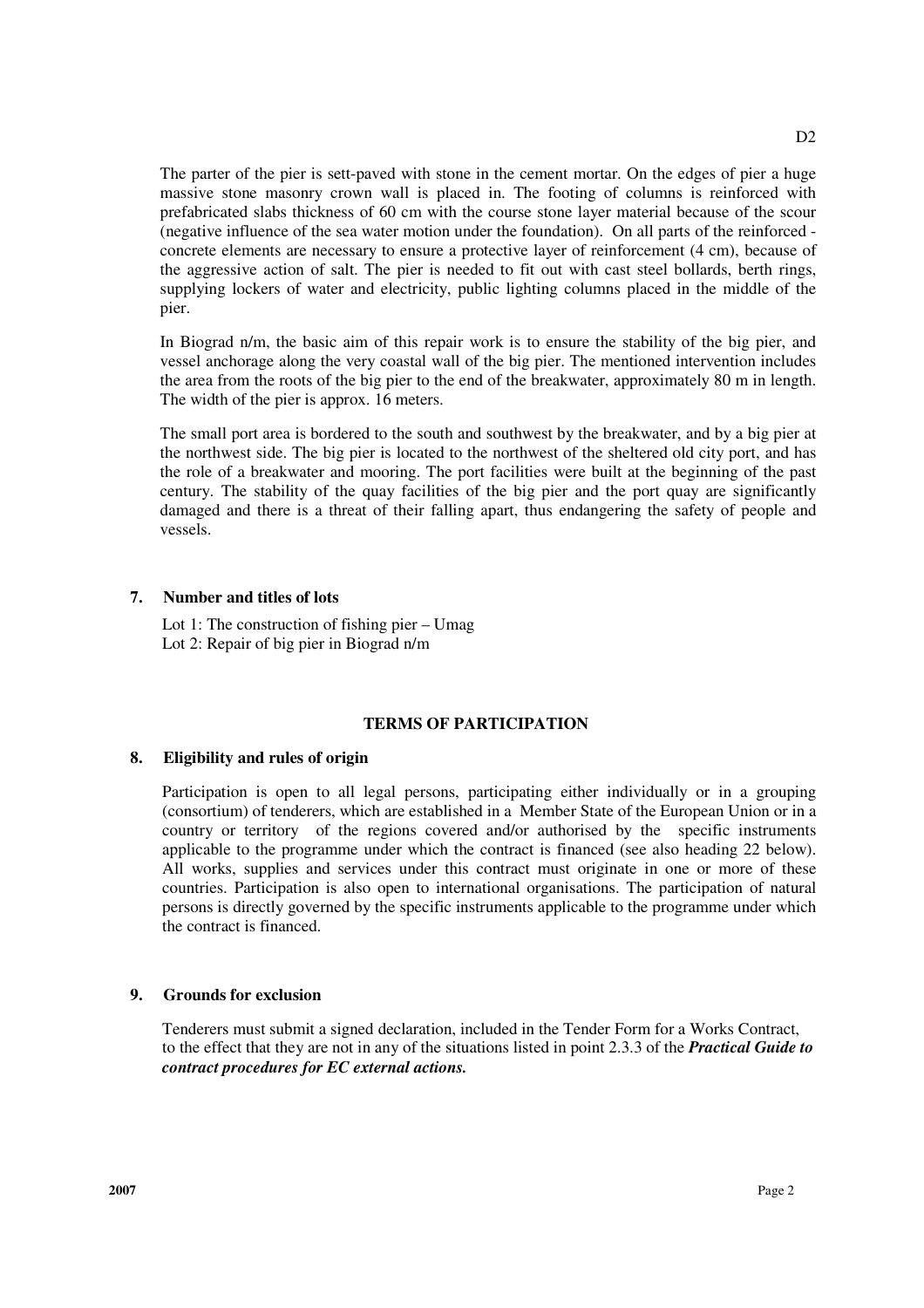#### **10. Number of tenders**

Tenderers may submit only one tender per lot. Tenders for parts of a lot will not be considered. Any tenderer may state in its tender that it would offer a discount in the event that its tender is accepted for more than one lot. Tenderers may not submit a tender for a variant solution in addition to their tender for the works required in the tender dossier.

#### **11. Tender guarantee**

Tenderers must provide a tender guarantee of 20 000 euros for Lot 1, and 3 000 euros for Lot 2 when submitting their tender. This guarantee will be released to unsuccessful tenderers once the tender procedure has been completed and to the successful tenderer(s) upon signature of the contract by all parties.

#### **12. Performance guarantee**

The successful tenderer will be asked to provide a performance guarantee of 10 % of the amount of the contract at the signing of the contract. This guarantee must be provided together with the return of the countersigned contract no later than 30 days after the tenderer receives the contract signed by the Contracting Authority. If the selected tenderer fails to provide such a guarantee within this period, the contract will be void and a new contract may be drawn up and sent to the tenderer which has submitted the second best admissible tender.

#### **13. Information meeting and/or site visit**

The tenderer is strongly advised, but not obliged, to attend the clarification meeting and to visit and inspect the site of the works and its surroundings for the purpose of assessing, at his own responsibility, expense and risk, factors necessary for the preparation of his tender and the signing of the contract for the works.

A clarification meeting and a site visit will be held by the Contracting Authority.

 A site visit and clarification meeting for the Lot 1: The construction of fishing pier – Umag will take place on 04 September 2007 in Umag.

 The site visit and clarification meeting will start at 11:00 hrs on 04 September 2007 at the following address: Lučka uprava Umag – Novigrad

 Trgovačka 1b 52470 Umag

 A site visit and clarification meeting for the Lot 2: Repair of big pier in Biograd n/m will take place on 05 September 2007 in Biograd n/m.

 The site visit will start at 11:00 hrs on 05 September 2007 at the following address: Gradsko poglavarstvo, Trg kralja Tomislava 5 23210 Biograd n/m, Croatia

Participation in the site visit and the clarification meeting should be confirmed in writing by e-mail to: cfcu@mfin.hr not later than 5 days prior to the meeting/ site visit.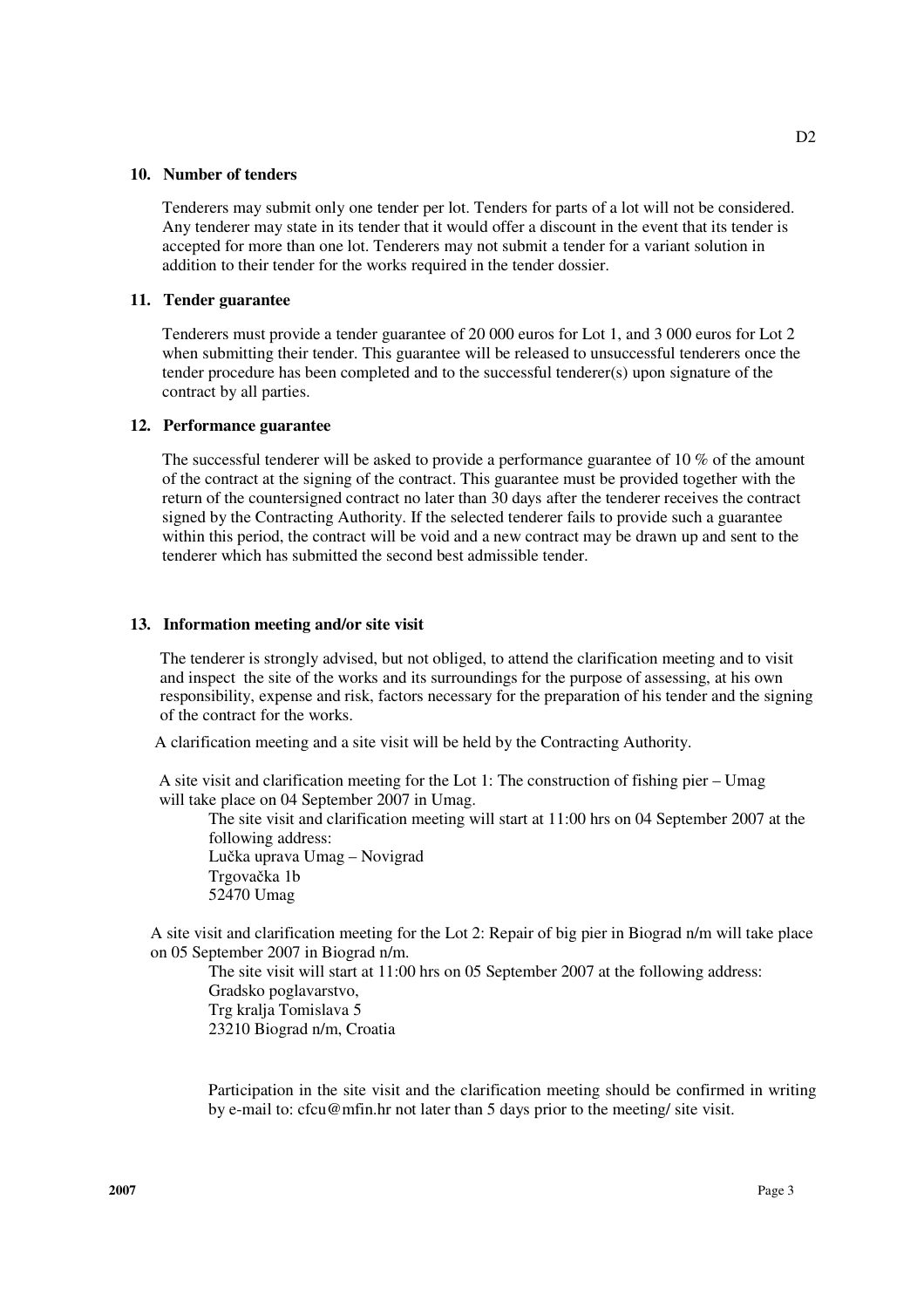The minutes of the clarification meeting will be submitted in writing to the Tenderers by publishing them on the web page of the EuropeAid: http://ec.europa.eu/europeaid/work/procedures/index\_en.htm and on the web page of the Contracting Authority: http://cfcu.mfin.hr/

 All tenderers must confirm in writing within three days that they have received minutes of the clarification meeting and the site visit and include the certificate of their site visit in their tender.

## **14. Tender validity**

Tenders must remain valid for a period of 90 days after the deadline for submission of tenders.

## **15. Period of implementation**

Lot 1: The construction of fishing pier  $-$  Umag  $-$  10 months Lot 2: Repair of big pier in Biograd  $n/m - 10$  months

## **SELECTION AND AWARD CRITERIA**

#### **16. Selection criteria**

The minimum qualifying criteria for the **sole Tenderer** include:

- 1. Must be a registered firm or natural person legally capable of carrying out the specified works.
- 2. The Tenderer must have an average annual turnover equivalent to or exceeding EUR 1,5 million over the three years: 2004, 2005, 2006, but not less than 1,3 million EUR for each of these years.
- 3. The Tenderer must have access to sufficient credit and other financial facilities to cover the required cash flow for the duration of the contract. In any case, the amount of credit available must exceed the equivalent of EUR 0,2 million.
- 4. The Tenderer must carry out at least 70% of the contract works by his own resources, which means that he must have the equipment, materials, human and financial resources necessary to enable him to carry out that percentage of the contract.
- 5. The Tenderer, as a main works contractor, must have successfully completed at least 2 projects (each project of minimum EUR 0,7 million value) of the same nature and complexity comparable to the works concerned by the tender over the last 5 years.
- 6. All key personnel to be mobilised for this project must have at least five years of experience and proven qualifications relevant to works of a similar nature to this project as it is specified in the Tender Dossier, Volume 1, Section 1. Instruction to Tenderers, sub-clause 4.1.5.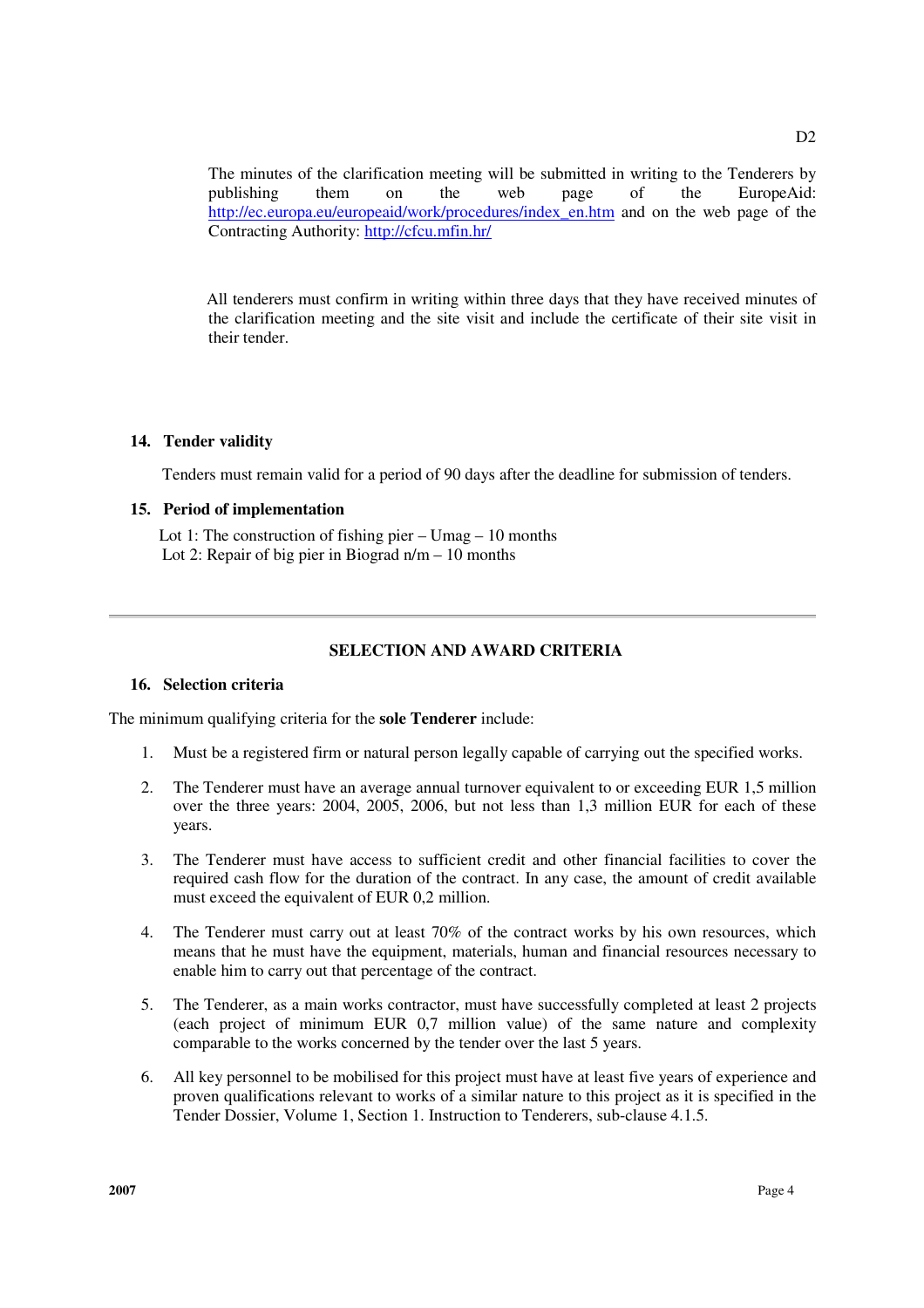The **joint venture/consortium** as a whole (all members together) and the lead member must satisfy the following minimum qualifying criteria:

- 1. The joint venture/consortium must be a registered firm or natural person legally capable of carrying out the specified works.
- 2. The joint venture/consortium must have an average annual turnover equivalent to or exceeding EUR 1,5 million over the three years: 2004, 2005, 2006 but not less than 1,3 million EUR for each of these years. The lead member of a joint venture/consortium must have an average annual turnover equivalent to or exceeding EUR 1 million over the three years: 2004, 2005, 2006, but not less than 0,8 million EUR for each of these years.
- 3. The lead member of joint venture/consortium must have access to sufficient credit and other financial facilities to cover the required cash flow for the duration of the contract. In any case, the amount of credit available must exceed the equivalent of EUR 0,2 million.
- 4. The joint venture/consortium must carry out at least 70% of the contract works by his own resources, which means that he must have the equipment, materials, human and financial resources necessary to enable him to carry out that percentage of the contract.
- 5. The lead member of a joint venture/consortium must have the ability to carry out at least 50% of the contract works by his own means, as defined in Sub-clause 4. above.
- 6. Another member of a joint venture/consortium (i.e. not the lead member) must have the ability to carry out at least 10% of the contract works by his own means, as defined in Sub-clause 4. above.
- 7. The joint venture/consortium must have successfully completed at least 2 projects (each project of minimum EUR 0,7 million value) of the same nature and complexity comparable to the works concerned by the tender over the last 5 years. The lead member of joint venture /consortium must have completed at least one of these projects as a lead firm.
- 8. All key personnel to be mobilised for this project must have at least five years of experience and proven qualification relevant to works of a similar nature to this project as it is specified in the Tender Dossier, Volume 1, Section 1. Instruction to Tenderers, sub-clause 4.1.5.

An economic operator may, where appropriate and for a particular contract, rely on the capacities of other entities, regardless of the legal nature of the links which it has with them. It must in that case prove to the Contracting Authority that it will have at its disposal the resources necessary for performance of the contract, for example by producing an undertaking on the part of those entities to place those resources at its disposal. Under the same conditions, a consortium of economic operators may rely on the capacities of members of the consortium or of other entities.

## **17. Award criteria**

Price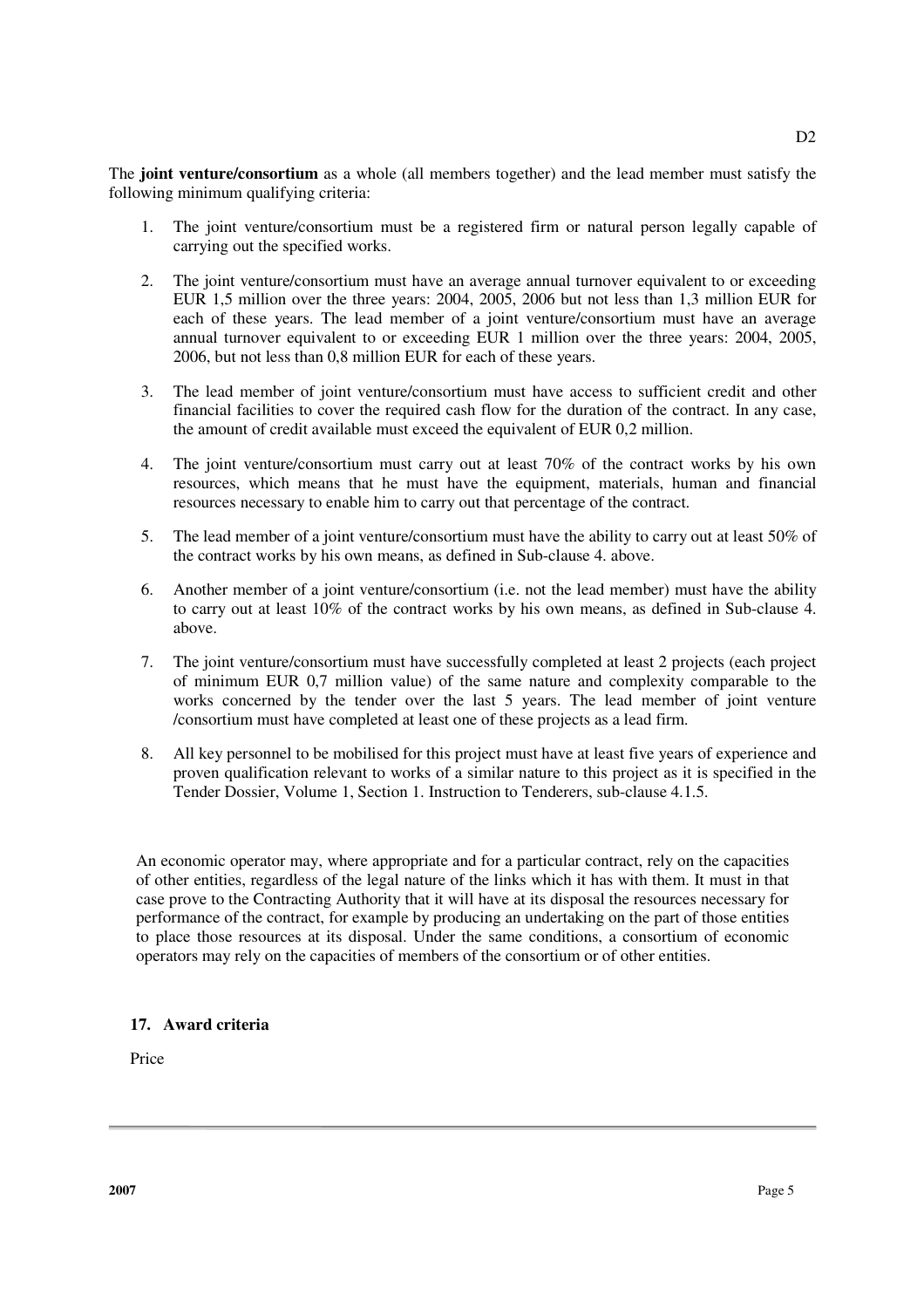#### **TENDERING**

#### **18. How to obtain the tender dossier**

The tender dossier is available from the Ministry of Finance of the Republic of Croatia, Central Finance and Contracting Unit, Katančićeva 5, 10000 Zagreb, Croatia upon payment of 150 EUR in favour of the Ministry of Finance of the Republic of Croatia at the Bank Account in Privredna banka Zagreb d.d.:

> Giro account: 702000-132344-91 SWIFT CODE: PBZG HR 2X Purpose of payment: For tender dossier

or Croatian currency countervalue of the relevant amount due in EUR in favour of the Ministry of Finance of the Republic of Croatia, in accordance with provisions of the current Foreign Exchange Act of the Republic of Croatia, at the Bank Account in Croatian National Bank:

> Žiro račun: 1001005-1863000160 Model: 64 Poziv na broj: 9733-20157- MB (uplatitelja) Svrha: Uplata za natječajnu dokumentaciju

The aforementioned payment excludes courier delivery.

The tender dossier is also available for inspection at the premises of the Contracting Authority, address as in point 5 above. Tenders must be submitted using the standard tender form included in the tender dossier, whose format and instructions must be strictly observed.

Tenderers with questions regarding this tender should send them in writing to:  $cfcu@mfin.hr$  or: Central Finance and Contracting Unit, Ministry of Finance, Katančićeva 5, 10000 Zagreb, Croatia (mentioning the publication reference shown in item 1) at least 21 days before the deadline for submission of tenders given in item 19. The Contracting Authority must reply to all tenderer's questions at least 11 days before the deadline for submission of tenders. Eventual clarifications to the tender dossier will be published on the EuropeAid website at http://ec.europa.eu/europeaid/work/procedures/index\_en.htm and on the CFCU website at http://cfcu.mfin.hr/tenderYYY/CARDS\_2004.htm.

#### **19. Deadline for submission of tenders**

**12:00 hrs Zagreb Local Time on 17 October 2007**, at the Ministry of Finance, Central Finance and Contracting Unit, Katančićeva 5, 10000 Zagreb, Croatia.

Any tender received after this deadline will not be considered.

#### **20. Tender opening session**